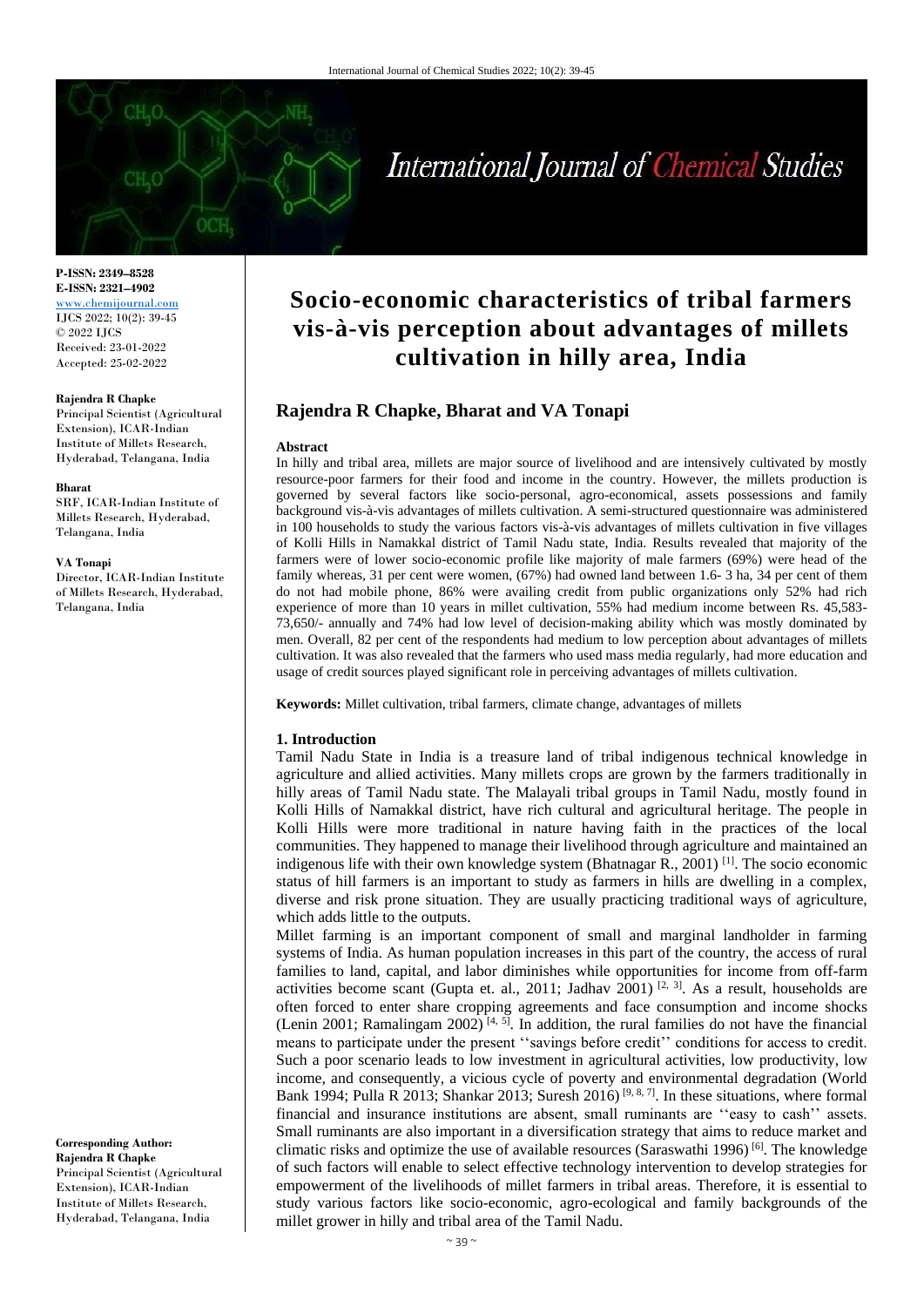Systematic studies are very limited in this particular line. So, it was planned to study the socio-economic status of tribal community, their livelihood changes or change in lifestyle, with respect to millet cultivation.

#### **2. Material and Methods**

The present study was conducted in villages namely, Palapadi, Aleripatti, Orpuram, Ettadiparai, Pellakadu Namakkal district of Tamil Nadu State. The location was purposefully selected because of having intensive millets cultivation and majority of the population (>80%) are tribal in Namakkal district. Total sample of 100 from tribal community, who were millets farmers, were selected randomly from five villages with different categories of the farmers. A semi-structured interview schedule was developed for data collection, which was pre-tested with sample of 10 farmers and validated with experts' opinion. The data pertaining to the crop season 2019-20 were collected on different factors related with millets cultivation and allied farming with the help of the interview schedule by conducting personal interviews, group discussions and field and empirical observations. The data were analyzed by using descriptive statistics, frequencies, percentage, correlation, regression, principal component analysis using SPSS statistical tool.

#### **3. Results and Discussion**

#### **3.1 Socio-economic profile of tribal millets farmers**

Social and economic characteristics have always influence on individual' occupation and profession besides other factors. Therefore, total 15 socio-personal characteristics of millets farmers of Kolli Hills in Tamil Nadu were studied. All the respondent farmers were belonged to the tribal community, which was dominated in this area. Results are presented hereunder with appropriate classifications (Table 1).

#### **3.1.2 Age**

Age was counted in view to study effective involvement of an individual in millets cultivation. Most of the farmers (64%) were of middle age group between 35 and 45 years. However, few farmers (17%) were of young age group below 35 years and 19% were of old age group of above 45 years. It implies that young generation doesn't have interest in agriculture (Dhanasree et. al., 2014)<sup>[10]</sup> supported this finding reported that younger generation weaning it away from the travails of agriculture.

#### **3.1.3 Education**

Education refers to formal schooling of individual farmer from school to university degrees. It was found that most of the farmers (51%) were illiterate who had no formal education. A few of them were educated up to higher secondary (26%), middle school (14%) followed by, negligible of them (6%) were educated up to primary school and up to graduate level (4%). It showed that involvement of educated people was less in agriculture. Most of the, tribals were illiterate and underdeveloped strata of the society. Thus, there is a need of attention of the policy maker to organize more education, training and awareness programe at grassroot levels on improved agriculture including millets in cultivation in the tribal and hilly area.

#### **3.1.4 Gender**

It was observed that majority (69%) of male farmers were head of the family while, 31 per cent female farmers were head of family. Number of female farmers who were family

head was quite better than rest of the area of the country. It calls for special attention to empower the women farmers with improved agricultural technologies in order to enhance their livelihood status.

#### **3.1.5 Family size**

Majority of the farmers (57%) had 3 to 5 members in their family followed by, 34% of them had less than 3 members. However, a few of them (10%) had more than 5 members. It shows that the family which has 3-5 members in their family those were engaged more in agriculture and millets cultivation.

#### **3.1.6 Land holding**

Majority of the farmers (67%) had medium land holdings between 1.6 and 3.00 ha followed by, 22 per cent had below 1.5 ha. While, a few (11%) farmers had above 3.00 ha of land holding. Overall, majority of the farmers had poor and fragmented land holding. However, holding with plain soil topography and irrigation facilities had weightage in society of the farmers in this area. It indicated that there is need to formulate small farmers-oriented millets development strategy for such hilly area.

#### **3.1.7 Area under millet**

A majority of farmers (92%) cultivated millets crop on less than 0.7 ha area. However, only, six per cent farmers apportioned 0.80 to1.40 ha area for millet crops and negligible (2%) of them used to cultivate millets on more than 1.40 ha area. This less allotment of lands  $(>0.7$  ha) by the majority farmers out of their total holdings, was indicated their less favorable attitude towards millets cultivation in hilly and difficult area.

#### **3.1.8 Mobile telephone**

A majority of farmers (54%) were had mobile telephone out of which 13% had android phone. However, 34% per cent farmers had no mobile phone, which is primary source of information now-a-day. Their poor income status may be the reason for that.

#### **3. 1.9 Source of credit**

Among credit sources, majority of farmers (86%) had availed credit from public agencies for agriculture. A negligible of them (4%) had availed credit from private agencies. However, a very few of them (11%) had not availed any credit facilities from any organization. It is indicated that majority of the farmers had strong faith on public agencies than private agencies for availing credit facilities.

#### **3.1.10 Social participation**

Social participation is related to the degree of involvement of the respondents in formal organizations either as a member or as an office bearer at both past and present time. In this study, majority of the farmers (78%) were members of different organizations while, 22 per cent were not member of any organizations. The respondent's social participation might be higher because majority of them were of middle age group who were elected or nominated to social organization like Gram Panchayaths, Self-help groups, youth clubs and local bodies on regular basis.

#### **3.1.11 Experience in millets cultivation**

Most of the farmers (52%) had experience of above 10 years in millets cultivation followed by 38 per cent farmers had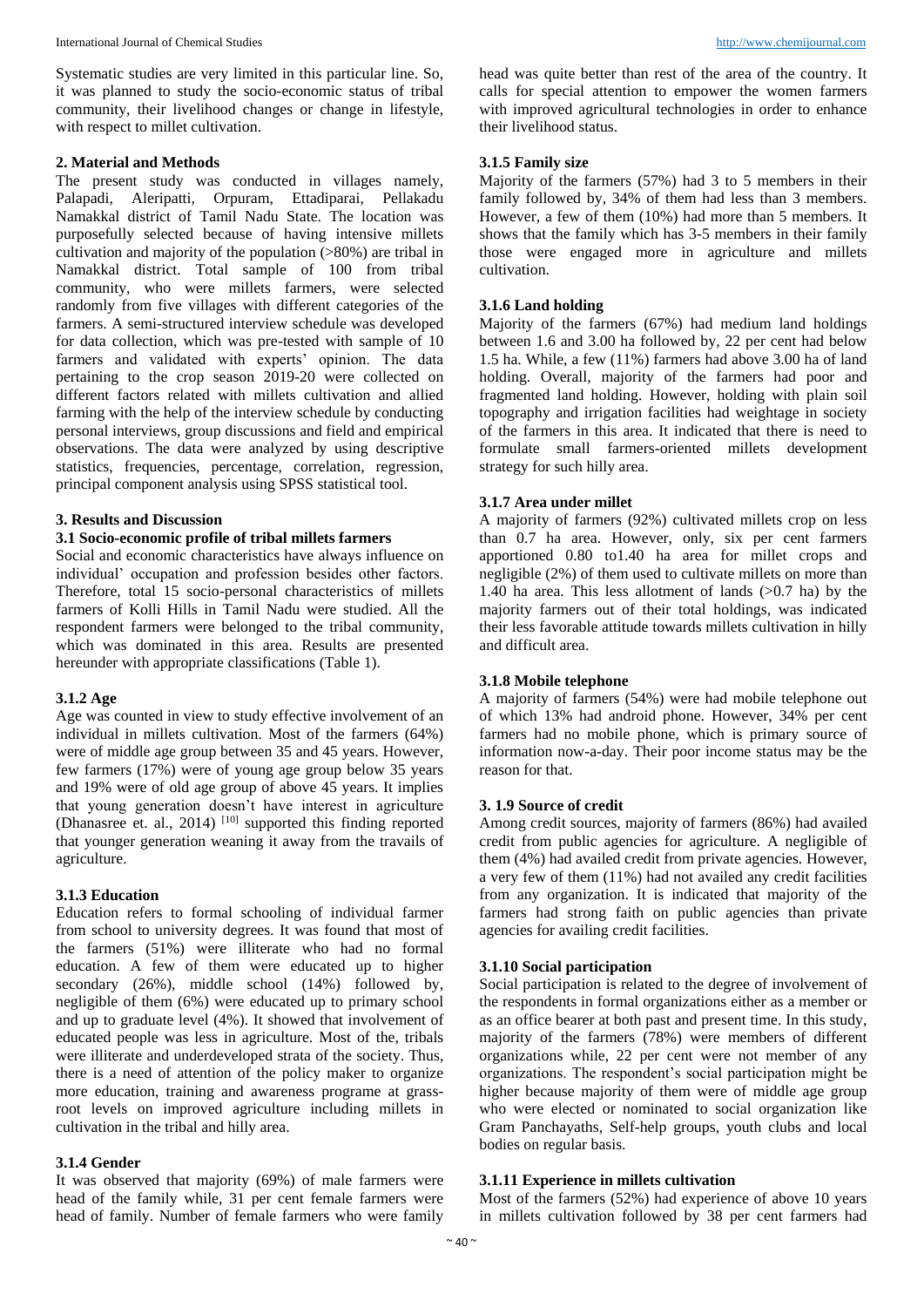between 5-10 years of experience. It implies that millets cultivation in Kolli Hill was being continued since long ago. Thus, there is need to update and train them to adopt improved production technologies of millets and appropriate use of inputs.

#### **3.1.12 Annual income**

Annual income refers to total income of a farmer from all the sources in their family, which was found to be very low in the study area. Majority of them (55%) had annual income ranged between Rs.45,583/- to Rs.73,650/- followed by, 35% had below Rs. 45,582/-. A few of them (13%) had income above Rs.73,650/- per annum. Overall, monthly income of the farmers in Kolli Hill area was ranged from 4000 to 6000 which is found to be much lower than the normal agriculture areas of the country.

#### **3.1.13 Livestock**

Majority of the farmers (68%) had less than three animals followed by, 26% had 4 to 6 animals which including goat, cow and buffalo. Whereas, only six per cent of them had more than seven animals. The farmers didn't keep more animals may be due to hilly and fragmented lands which is inconvenient to rear cattle. There is need to create awareness and to introduce suitable livestock farming for such hilly area so as to use nutritive millets fodder and by-products as feed in order to generate additional income.

#### **3.1.14 Mass media use**

The farmers' contacts were found exclusively personallocalite in nature while using information on agriculture and millets cultivation. Majority of them (60%) had low mass

media use. While, a few of them (22%) and 18% were used media at medium and high level, respectively. Most of the respondents used local agro-dealers and village farmers as information sources. Low use of mass media may be due to their low education and limited media accessibility in this hilly and difficult area.

#### **3.1.15 Impact of climate change**

Different factors of climate change which affected the agriculture during last 10-20 years were determined. The impact of climate change was realized by 45 per cent of farmers at medium level and 41 per cent of them at low level. However, the impact of climate change was realized by 14% at high level (Table 1). It is prompted that majority of the farmers in that hilly areas were more or less affected by changing climate. They need be empowered through knowledge and skills in order to cope up with such adverse effect of climate change on their farming.

#### **3.1.16 Decision making**

Majority of the respondents (74%) had low level of decisionmaking behavior. While, below one-fourth of respondents (18%) had medium and negligible of them (8%) had high level of decision-making behavior. Many socio-personal characteristics of the farmers had influence on the respondent's decision-making behavior. Predominance of middle age group which has low experience, low education, big family size, low income etc, could be the probable reason for low level of decision making. It was also found that most of the respondents consulted only with family members, friends and neighbors but not consulting experts while or making decision related to agricultural activities.

| S. No.            | <b>Variables</b>  | Category                                           | Frequency<br>(%)                             |                | Mean   | <b>Standard deviation</b> |  |  |  |  |  |  |  |
|-------------------|-------------------|----------------------------------------------------|----------------------------------------------|----------------|--------|---------------------------|--|--|--|--|--|--|--|
|                   | Age               |                                                    |                                              |                |        |                           |  |  |  |  |  |  |  |
| $\mathbf{1}$      |                   | Young $\overline{(\langle 35 \rangle)}$            | 21                                           | 17             |        |                           |  |  |  |  |  |  |  |
|                   |                   | Middle age (35-45)                                 | 80                                           | 64             | 43.208 | 31.171                    |  |  |  |  |  |  |  |
|                   |                   | Old $($ >45 $)$                                    | 24                                           | 19             |        |                           |  |  |  |  |  |  |  |
|                   |                   |                                                    |                                              |                |        |                           |  |  |  |  |  |  |  |
|                   |                   | Illiterate                                         | 64                                           | 51             |        |                           |  |  |  |  |  |  |  |
| $\sqrt{2}$        |                   | Primary education (up to 4 <sup>th</sup> standard) | $\overline{7}$                               | 6              |        |                           |  |  |  |  |  |  |  |
|                   |                   | Middle school (up to 7 <sup>th</sup> standard)     | 17                                           | 14             | 3.968  | 4.85                      |  |  |  |  |  |  |  |
|                   |                   | Higher secondary (up to 12 <sup>th</sup> standard) | $\overline{32}$                              | 26             |        |                           |  |  |  |  |  |  |  |
|                   |                   | Graduate and above                                 | 5                                            | 4              |        |                           |  |  |  |  |  |  |  |
|                   |                   | Gender                                             |                                              |                |        |                           |  |  |  |  |  |  |  |
| $\mathfrak{Z}$    |                   | Male                                               | 86                                           | 69             | 0.328  | 0.471                     |  |  |  |  |  |  |  |
|                   |                   | Female                                             | 39<br><b>Family size</b>                     | 31             |        |                           |  |  |  |  |  |  |  |
|                   |                   |                                                    |                                              |                |        |                           |  |  |  |  |  |  |  |
| $\overline{4}$    |                   | Low $(<3)$                                         | 42                                           | 34             |        |                           |  |  |  |  |  |  |  |
|                   |                   | Medium $(3-5)$                                     | 71                                           | 57             | 3.857  | 1.231                     |  |  |  |  |  |  |  |
|                   |                   | High $(5)$                                         | 12                                           | 10             |        |                           |  |  |  |  |  |  |  |
| 5                 | Land holding (ha) |                                                    |                                              |                |        |                           |  |  |  |  |  |  |  |
|                   |                   | Low $(<1.5$ ha)                                    | 27                                           | 22             |        |                           |  |  |  |  |  |  |  |
|                   |                   | Medium (1.6-3ha)                                   | 84                                           | 67             | 2.398  | 1.107                     |  |  |  |  |  |  |  |
|                   |                   | High $(>3$ ha)                                     | 14                                           | 11             |        |                           |  |  |  |  |  |  |  |
| Area under millet |                   |                                                    |                                              |                |        |                           |  |  |  |  |  |  |  |
| $\sqrt{6}$        |                   | Low $(0.7$ ha)                                     | 114                                          | 92             |        |                           |  |  |  |  |  |  |  |
|                   |                   | Medium (0.8-1.40 ha)                               | 8                                            | 6              | 0.399  | 0.328                     |  |  |  |  |  |  |  |
|                   |                   | High $(>1.40$ ha)                                  | $\overline{\mathcal{E}}$<br>Mobile telephone | $\overline{c}$ |        |                           |  |  |  |  |  |  |  |
|                   |                   |                                                    |                                              |                |        |                           |  |  |  |  |  |  |  |
| $\tau$            |                   | <b>Basic</b>                                       | 67                                           | 54             |        |                           |  |  |  |  |  |  |  |
|                   |                   | Android                                            | 16                                           | 13             | 1.208  | 0.651                     |  |  |  |  |  |  |  |
|                   |                   | N <sub>o</sub>                                     | 42                                           | 34             |        |                           |  |  |  |  |  |  |  |
| $\,8\,$           |                   |                                                    | Source of credit                             |                |        |                           |  |  |  |  |  |  |  |
|                   |                   | Public                                             | 107                                          | 86             | 0.920  | 0.372                     |  |  |  |  |  |  |  |

**Table 1.** Socio-economic profile of tribal farmers of millets in Kolli Hills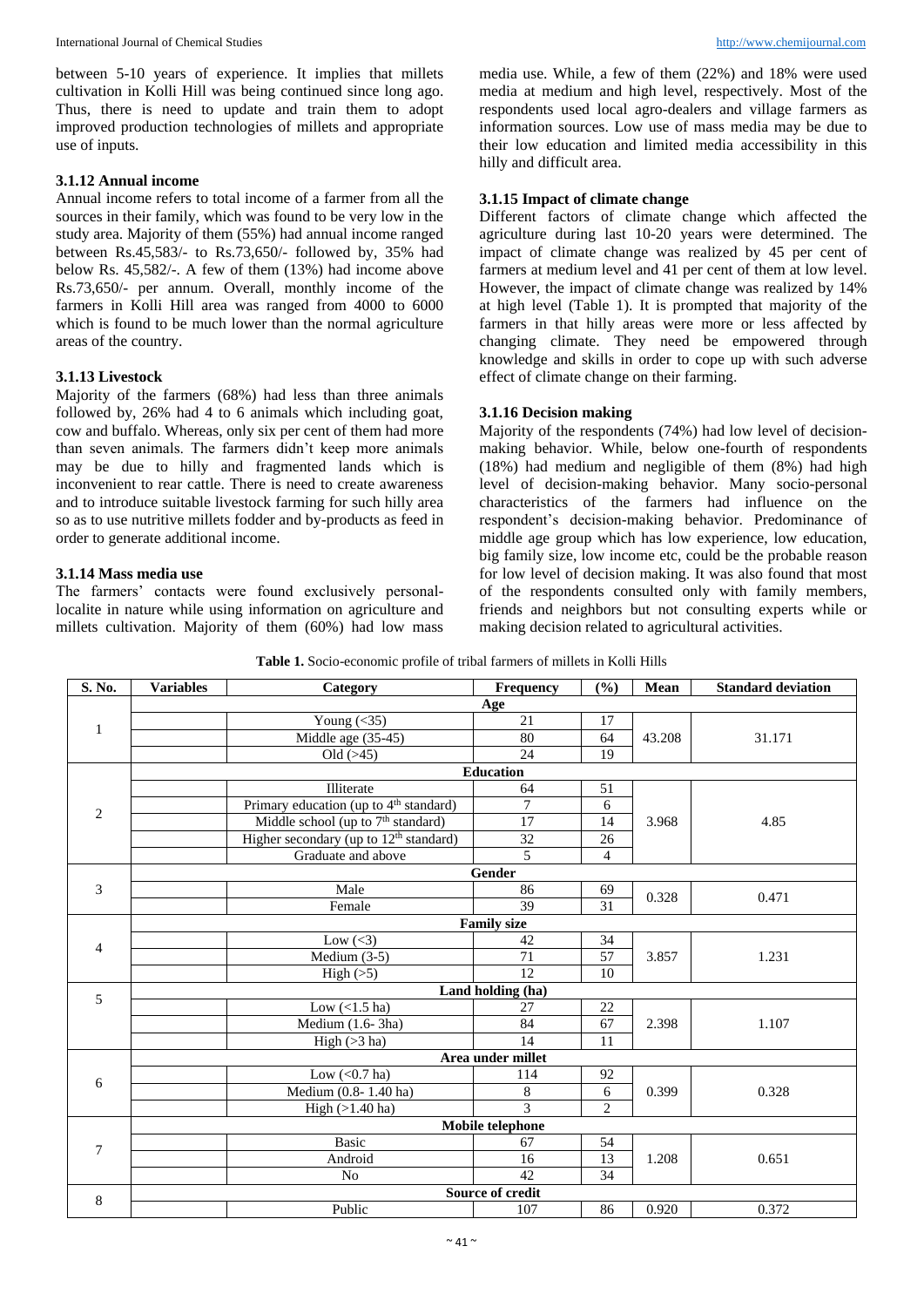|                           | Private                                     | $\overline{4}$                  | 3               |          |          |  |  |  |  |  |  |  |  |  |
|---------------------------|---------------------------------------------|---------------------------------|-----------------|----------|----------|--|--|--|--|--|--|--|--|--|
|                           | None                                        | 14                              | 11              |          |          |  |  |  |  |  |  |  |  |  |
|                           |                                             | <b>Social participation</b>     |                 |          |          |  |  |  |  |  |  |  |  |  |
| 9                         | Yes                                         | 97                              | 78              |          |          |  |  |  |  |  |  |  |  |  |
|                           | N <sub>o</sub>                              | $\overline{28}$                 | $\overline{22}$ | 1.032    | 0.792    |  |  |  |  |  |  |  |  |  |
|                           | <b>Experience in millet cultivation</b>     |                                 |                 |          |          |  |  |  |  |  |  |  |  |  |
| 10                        | Low $(<5$ years)                            | 12                              | 10              |          |          |  |  |  |  |  |  |  |  |  |
|                           | Medium (5-10 years)                         | 48                              | 38              | 16.20    | 10.901   |  |  |  |  |  |  |  |  |  |
|                           | High $(>10$ years)                          | 65                              | 52              |          |          |  |  |  |  |  |  |  |  |  |
| Annual income (Rs.)<br>11 |                                             |                                 |                 |          |          |  |  |  |  |  |  |  |  |  |
|                           | Low $(<15,582)$                             | 44                              | 35              |          |          |  |  |  |  |  |  |  |  |  |
|                           | Medium (45,583-73,650)                      | 68                              | 55              | 59616.00 | 14034.97 |  |  |  |  |  |  |  |  |  |
|                           | High $(>73,650)$                            | 13                              | 10              |          |          |  |  |  |  |  |  |  |  |  |
|                           | Livestock                                   |                                 |                 |          |          |  |  |  |  |  |  |  |  |  |
| 12                        | Low $(1-3)$                                 | 85                              | 68              | 2.984    |          |  |  |  |  |  |  |  |  |  |
|                           | Medium $(4-6)$                              | 33                              | 26              |          | 2.289    |  |  |  |  |  |  |  |  |  |
|                           | High $($ >7 $)$                             | $\overline{7}$                  | 6               |          |          |  |  |  |  |  |  |  |  |  |
|                           | Mass media use                              |                                 |                 |          |          |  |  |  |  |  |  |  |  |  |
| 13                        | Low $(<8)$                                  | 75                              | 60              |          |          |  |  |  |  |  |  |  |  |  |
|                           | Medium $(9-12)$                             | 27                              | 22              | 9.544    | 2.168    |  |  |  |  |  |  |  |  |  |
|                           | High $(>12)$                                | 23                              | 18              |          |          |  |  |  |  |  |  |  |  |  |
|                           |                                             | <b>Impact of climate change</b> |                 |          |          |  |  |  |  |  |  |  |  |  |
| 14                        | Low $(<21)$                                 | 51                              | 41              |          |          |  |  |  |  |  |  |  |  |  |
|                           | Medium (22-42)                              | 57                              | 45              | 23.816   | 11.998   |  |  |  |  |  |  |  |  |  |
|                           | High $(>42)$                                | 17                              | 14              |          |          |  |  |  |  |  |  |  |  |  |
|                           |                                             | <b>Decision making</b>          |                 |          |          |  |  |  |  |  |  |  |  |  |
| 15                        | Low $(<18)$                                 | 93                              | 74              |          |          |  |  |  |  |  |  |  |  |  |
|                           | Medium (19-25)                              | $\overline{22}$                 | $\overline{18}$ | 15.872   | 5.33     |  |  |  |  |  |  |  |  |  |
|                           | High $(>25)$                                | $\overline{10}$                 | 8               |          |          |  |  |  |  |  |  |  |  |  |
|                           | Perceived advantages of millets cultivation |                                 |                 |          |          |  |  |  |  |  |  |  |  |  |
| 16                        | Low $(< 27)$                                | 58                              | 46              |          |          |  |  |  |  |  |  |  |  |  |
|                           | Medium (28-32)                              | 45                              | 36              | 28.944   | 3.312    |  |  |  |  |  |  |  |  |  |
|                           | High (> 32)                                 | 12                              | 18              |          |          |  |  |  |  |  |  |  |  |  |

#### **3.2 Perceived advantages of millets by the farmers**

Perceived advantage of millets cultivation was operationally defined as "the ability of the individuals to perceive advantages of millets cultivation considering various components namely, economically viable, ecologically sustainable, technically feasible, cost-effective, compatible to the existing farming, socially justifiable (equitable) and culturally acceptable.

The perceived advantage of assessment index of climate change was developed for paddy farmers by (Islam et. al.,  $2014$ )  $[11]$ , was used to measure the perception of farmers about the advantage of millets cultivation with necessary modifications in the present study. The perceived advantage assessment index consists of seven components as mentioned above. It was calculated by assigning a score of 5 for strongly agree, a score of 4 for agree, a score of 3 for undecided, a score of 2 for disagree and a score of 1 for strongly disagree. The component index score was arrived at by dividing the actual score obtained by an individual on the component by total maximum score for an individual on the component. It

was calculated by adopting the following mathematical formula.

Total score of all the respondents for i<sup>th</sup> constraint

Perceived advantage index  $=$ Maximum on the continuum \* Total number of respondents

It is revealed that millets were perceived as economically viable with first rank followed by, culturally acceptable (II<sup>nd</sup> rank), compatible with past experience  $(III<sup>rd</sup> rank)$ , socially equitable (IV<sup>th</sup> rank), and cost-effective (V<sup>th</sup> rank). While, there were perceived as technically feasible and economically sustainable with last VI<sup>th</sup> and VII<sup>th</sup> rank, respectively which need to make them more convenient. The respondents' level of perceived advantages of millets cultivation showed (Table 1and 2.) that 46 per cent of the respondents had low level of perception, followed by, 36 per cent had medium level of perception while only 18 per cent of the respondents had high level of perception about climate change parameters. It shows that the respondent didn't know benefits of millets cultivation although, they were millets growers.

| <b>SI. No</b> | <b>Particular</b>               | <b>Strongly agree</b> | <b>Undecided</b><br>Agree |  | <b>Disagree</b> | <b>Strongly disagree</b> | <b>MWS   Rank</b> |     |
|---------------|---------------------------------|-----------------------|---------------------------|--|-----------------|--------------------------|-------------------|-----|
|               | Economically viable             | hУ                    | 49                        |  |                 |                          | 559               |     |
|               | Culturally acceptable           |                       | 64                        |  |                 |                          | 541               |     |
|               | Compatible with past experience |                       | 66                        |  |                 |                          | 531               | Ш   |
|               | Socially (equitable)            | 36                    | 71                        |  |                 |                          | 509               | TV  |
|               | Cost-effective                  | 26                    | 78                        |  |                 |                          | 498               |     |
|               | Technically feasible            |                       | 59                        |  |                 |                          | 493               | VЛ  |
|               | Ecologically sustainable        |                       | 50                        |  |                 |                          | 487               | VII |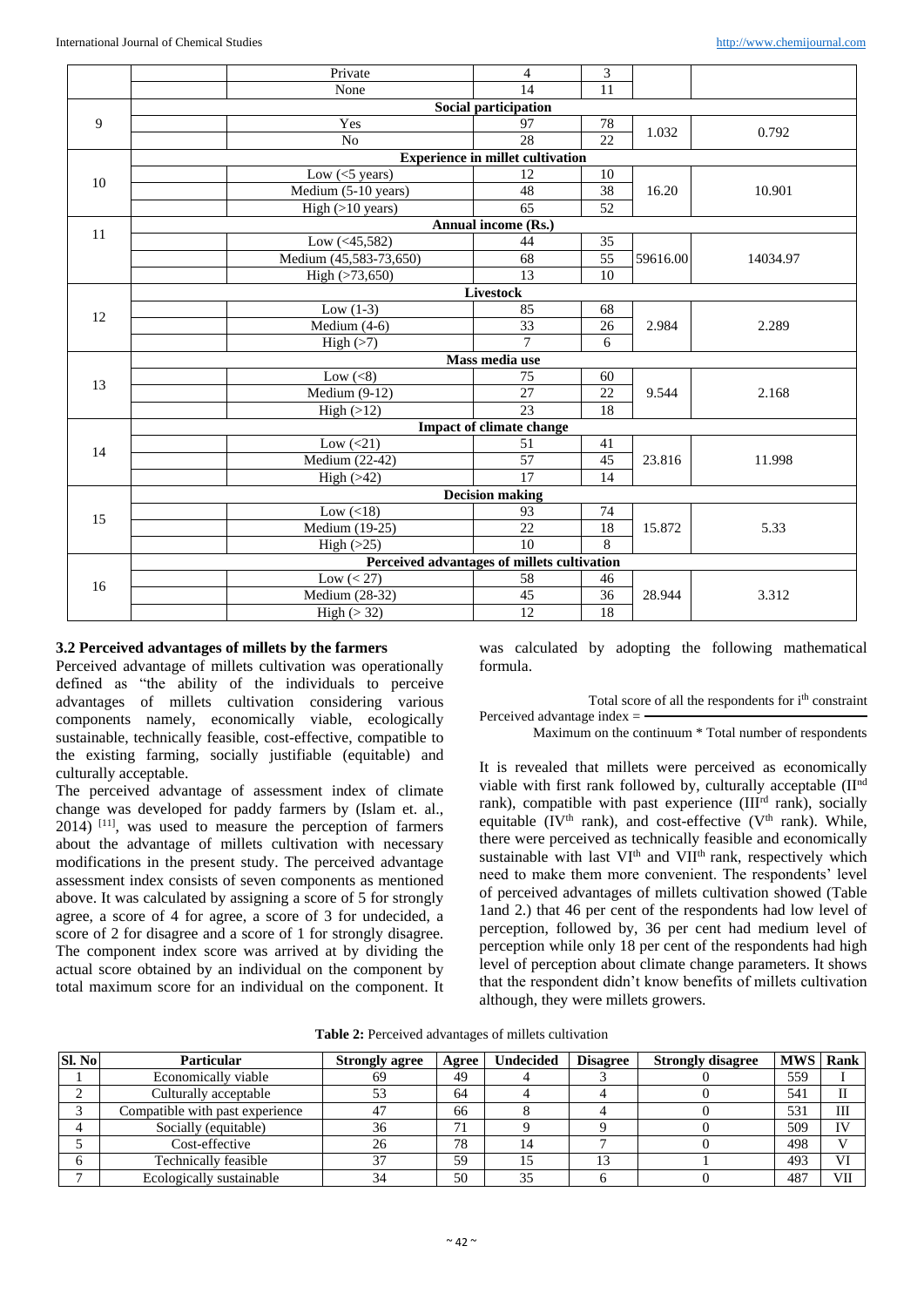#### **3.3 Correlation between socio-personal characteristics of the tribal farmers and perceived advantages of millet cultivation**

With assumption that advantages of millet cultivation perceived by the farmers is an output of various sociopersonal, economic and cultural communication characteristics of the respondents besides agro-ecological factors. Therefore, relationship of the fifteen selected variables with perceived advantages of millet cultivation by the respondents was analyzed. Results of correlation analysis (Table 3) reveled that correlation of land holding' with family size was found significant whereas, it was negatively significant with gender at 5% level of probability. It revealed that big family and male farmers who were family heads had more land holding. Significant correlation of area under millet crops with family size and land holding was found at 5% and 1% level respectively. It is obvious that big farmers could spare more area for millets cultivation and their more family members can ease labor the problem. Correlation between social participation and education level of the respondents was found to be highly significant at 1% level. It is clear that educated people were member of many organizations and had more exposure. Negative correlation of farmers' experience in millets cultivation with their education and family size was found at 1% and 5% level, respectively. It stated that educated people and small family farmers used to neglect millets cultivation. Annual income of the respondents was found highly significant correlation with land holdings at 1% level which was quite obvious correlation stated that large farmers have higher annual income. Livestock possession with farmers was found to be negatively correlated with education while, it was positively correlated with annual income at 5% level. It revealed that high income group of farmers were comfortable to keep livestock whereas, reverse was the case with educated farmers. Mass media use was found to be highly significant correlation with education and annual income level of the respondents at 1% level. However, it was negatively correlated with land holding and area under millets crops at 5% level. Moreover, it had highly significant but

negative correlation with experience in millets cultivation at 1% level. It showed that well-being and educated farmers could afford and use more mass media. Whereas, more experience farmers who had big land holding and millets area did not use much mass media because most of them were illiterate and middle-aged group who had less time and enthusiastic. Significant negative correlation of impact of climate change was found with land holding, their experience in millets cultivation and livestock population at 1% level, and with area under millet crops at 5% level. While, positive significant correlation of impact of climate change was found with gender and possession of mobile phone at 5% level. It elicited that those who had low land holding, livestock population, experience and area under millet cultivation had more impact of climate change. In other words, it is giving clear message that millets cultivation and livestock farming made to realize low impact of climate change and large holding enabled to bear the impact. Their process of decision making was found highly significant correlation with gender and level of impact climate change at 1% level. It clearly indicated that their decision making had much influence of male dominance farming and level of impact of climate change.

It is inferred from the results that more education and usage of credit sources played significant role in perceiving advantages of millets cultivation. It is obvious that low experienced millet farmers cannot perceive advantages towards millets cultivation unlike highly experienced farmers. In contrast, the farmers who used mass media regularly can perceive advantages towards millets cultivation better. This strong association suggested that the farmers who had low experienced and used mass media regularly could perceive advantages better towards millets cultivation. This might be the probable reason for this relationship. It needs attention of the crop scientists to identify and standardize production technologies for maximizing returns from millets cultivation. The promising technologies need to be introduced at large scale by involving such farmers, who possess the above characteristics.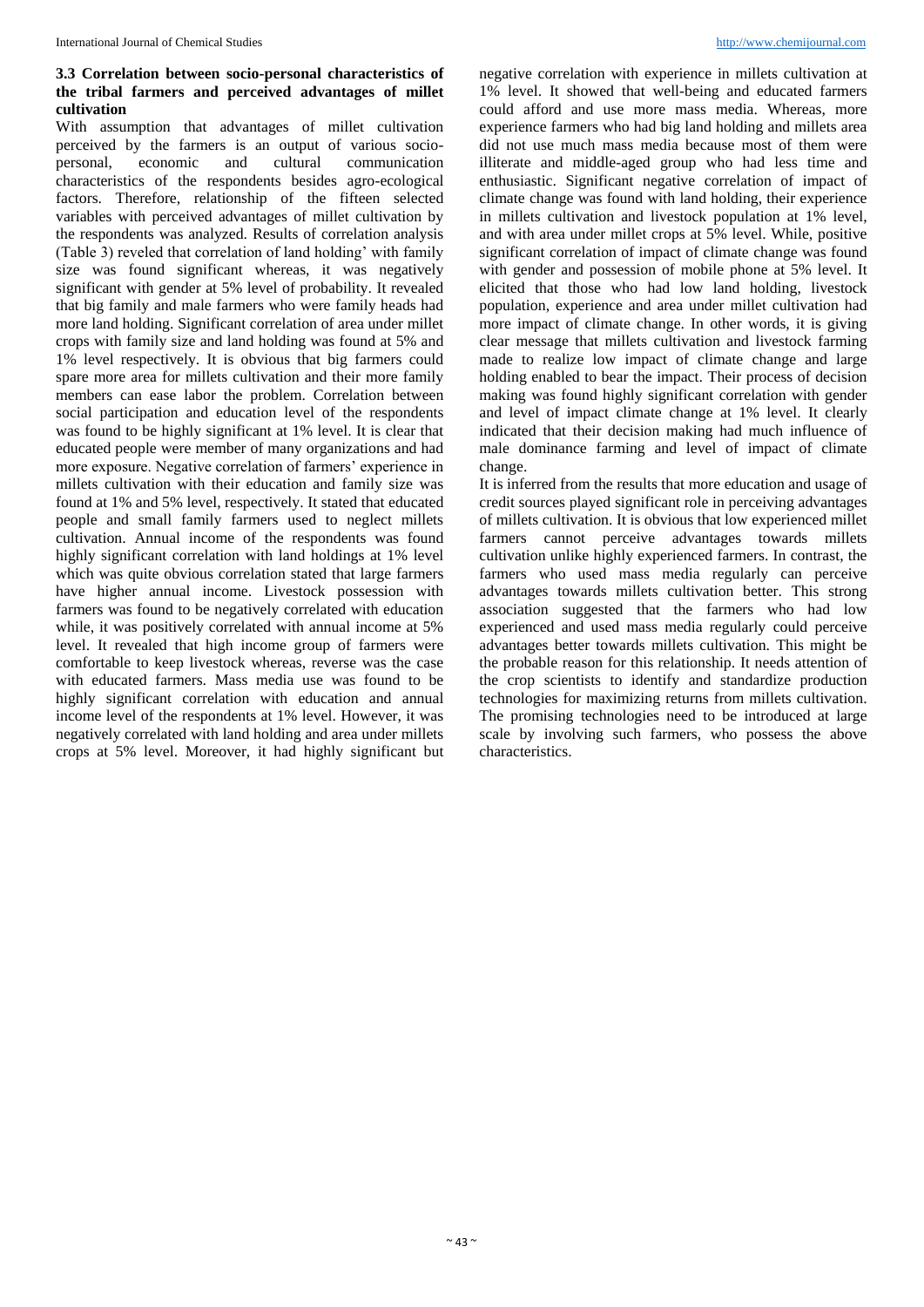| Variable                         | Age     | <b>Education Gender</b> |           | Family<br>size | Land<br>holding | Area<br>under<br>millets | Mobile<br>telephone | Source of<br>credit | Social<br>participation | <b>Experience in</b><br>millet<br>cultivation | Annual  <br>income | Livestock<br>population | media<br>use | $\sqrt{\text{Mass}}$ Impact of $\text{Decision}$ P<br>climate<br>change | making   | <b>Perceived</b><br>advantages<br>of millets |
|----------------------------------|---------|-------------------------|-----------|----------------|-----------------|--------------------------|---------------------|---------------------|-------------------------|-----------------------------------------------|--------------------|-------------------------|--------------|-------------------------------------------------------------------------|----------|----------------------------------------------|
| Age                              |         |                         |           |                |                 |                          |                     |                     |                         |                                               |                    |                         |              |                                                                         |          |                                              |
| Education                        | $-.065$ |                         |           |                |                 |                          |                     |                     |                         |                                               |                    |                         |              |                                                                         |          |                                              |
| Gender                           | $-.017$ | .132                    |           |                |                 |                          |                     |                     |                         |                                               |                    |                         |              |                                                                         |          |                                              |
| Family size                      | $-.094$ | .130                    | $-.024$   |                |                 |                          |                     |                     |                         |                                               |                    |                         |              |                                                                         |          |                                              |
| Land holding                     | $-.095$ | .017                    | $-.186*$  | $.189*$        |                 |                          |                     |                     |                         |                                               |                    |                         |              |                                                                         |          |                                              |
| Area under millets               | .002    | $-.165$                 | $-.109$   | $.200*$        | $.305**$        |                          |                     |                     |                         |                                               |                    |                         |              |                                                                         |          |                                              |
| Mobile telephone                 | $-.052$ | $-.148$                 | .091      | $-.067$        | $-.045$         | .031                     |                     |                     |                         |                                               |                    |                         |              |                                                                         |          |                                              |
| Source of credit                 | .046    | .124                    | .151      | .048           | $-.053$         | .033                     | .069                |                     |                         |                                               |                    |                         |              |                                                                         |          |                                              |
| Social participation             | $-.057$ | $.346**$                | .080      | .153           | .159            | $-.085$                  | .065                | .118                |                         |                                               |                    |                         |              |                                                                         |          |                                              |
| Experience in millet cultivation | $.206*$ | $-.417**$               | .161      | -.194*         | .121            | .176                     | $-.027$             | .111                | $-.030$                 |                                               |                    |                         |              |                                                                         |          |                                              |
| Annual income                    | .106    | .087                    | .153      | .097           | $.325***$       | $-.044$                  | .035                | .133                | .074                    | $-.086$                                       |                    |                         |              |                                                                         |          |                                              |
| Livestock population             | .112    | $-.201*$                | .035      | $-0.012$       | .065            | .004                     | .159                | .159                | .085                    | .116                                          | $.177*$            |                         |              |                                                                         |          |                                              |
| Mass media use                   | .079    | $.405**$                | .140      | .044           | $-.177*$        | $-0.227$ *               | $-.041$             | .174                | $.187*$                 | $-.336***$                                    | $.311***$          | .060                    |              |                                                                         |          |                                              |
| Impact of climate change         | $-.027$ | .058                    | $.209*$   | $-.083$        | $-0.494$        | $-.193*$                 | $.188*$             | $-.061$             | $-.155$                 | $-.319**$                                     | $-.153$            | $-.292**$               | $-.040$      |                                                                         |          |                                              |
| Decision making                  | .091    | .028                    | $.286***$ | .020           | $-.164$         | .005                     | .103                | .084                | $-.072$                 | .074                                          | .002               | $-.091$                 | .079         | $.329**$                                                                |          |                                              |
| Perceived advantages of millets  | .004    | $.182*$                 | $-.128$   | .004           | $-.134$         | .053                     | .024                | $.193*$             | .111                    | $-.318**$                                     | .096               | $-.014$                 | $.557***$    | .025                                                                    | $-.192*$ |                                              |

**Table 3:** Correlation between socio-personal traits of the tribal farmers and their perceived advantages of millet cultivation

\*. Correlation is significant at the 0.05 level (2-tailed).

\*\*. Correlation is significant at the 0.01 level (2-tailed).